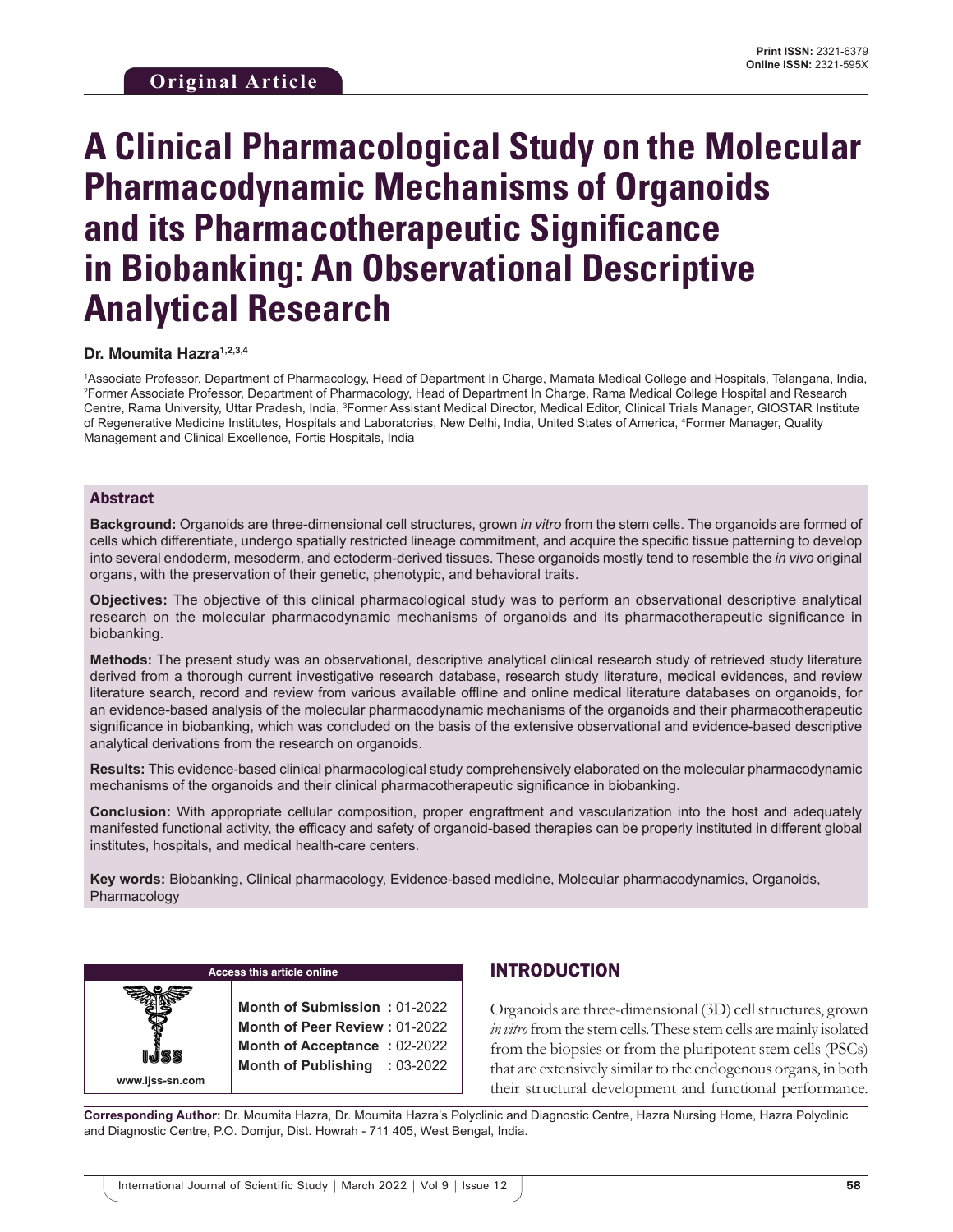The organoids are formed of cells which differentiate, undergo spatially restricted lineage commitment, and acquire the specific tissue patterning to develop into several endoderm, mesoderm, and ectoderm-derived tissues. These organoids mostly tend to resemble the *in vivo* original organs, with the preservation of their genetic, phenotypic, and behavioral traits. Organoids, which are derived from the adult stem cells (ASCs), can be developed directly from the diseased epithelium and matched normal tissues, and these organoids can also be genetically manipulated by CRISPR-Cas9 technology. These are not only complex structures but also possess unique capabilities of modeling human organ development and disease, showing wide similarities with the human organ system.[1-4]

#### **Objectives**

The objective of this clinical pharmacological study was to perform an observational descriptive analytical research on the molecular pharmacodynamic mechanisms of organoids and its pharmacotherapeutic significance in biobanking.

# METHODS

#### **Study Type**

The present study was an observational, descriptive analytical clinical pharmacological study with evidencebased molecular pharmacodynamics research.

#### **Study Period**

The study period was 7 months, from February 2020 to March 2020 and May 2021 to January 2022.

#### **Place of Study**

This research study was done in the Departments of Pharmacology, Clinical Pharmacology, Molecular Pharmacology, Rational Pharmacotherapeutics, Pharmacovigilance, Evidence Based Medicine, Clinical Research, Clinical Medicine, Molecular Medicine, Rama Medical College Hospital and Research Centre, Rama University; Mamata Medical College and Hospitals; Departments of Stem Cell Therapy and Regenerative Medicine, GIOSTAR Institute of Regenerative Medicine Institutes, Hospitals, and Laboratories; and Fortis Hospitals.

#### **Study Procedure**

In this qualitative clinical research study, a multivariate analysis of the retrieved study literature derived from a thorough current investigative research database, research study literature, medical evidences, and review literature search, record and review from various available offline medical literature databases on organoids was performed, such as, any or all types of original research studies, systematic reviews, meta-analyses, case reports, case series, narrative reviews, study series, parallel studies and similar kind of studies or reviews, which were either qualitative, or quantitative, or both qualitative as well as quantitative, within institutes, hospitals, laboratories, medical health-care centers, medical libraries and archives, as well as, various available online medical literature databases, like, any or all types of original research studies, systematic reviews, meta-analyses, case reports, case series, narrative reviews, study series, parallel studies and similar kind of studies or reviews, which were either qualitative, or quantitative, or both qualitative as well as quantitative, on organoids, including published medical articles and archival literature, obtained from various global electronic medical search engines and databases such as Google Scholar, EMBASE, MEDLINE, Cochrane Library, PubMed, review of proceedings from selected scientific meetings, medical conferences, medical congress, medical summits, clinical trial registries, bibliographies of retrieved citations and reference lists, and expert recommendations, were also searched, to record and review, with thorough observational descriptive analysis of the molecular pharmacodynamic mechanisms of organoids and their pharmacotherapeutic significance in biobanking. A multi-variate evidence-based medical research study was conducted, with comparative analysis of the global heterogenous multi-disciplinary experimental and analytical study literature on the molecular pharmacodynamic mechanisms of organoids and their clinical pharmacotherapeutic significance in biobanking, by recording, reviewing, analyzing, and comprehensively analyzing the molecular pharmacodynamic mechanisms of organoids, from the deduced research study findings. This study was concluded on the basis of the extensive observational and evidence-based descriptive analytical derivations from the research on organoids.

## RESULTS AND DISCUSSION

This thorough qualitative observational and evidencebased descriptive analytical clinical pharmacological study on organoids, elaborated on the following molecular pharmacodynamic mechanisms of organoids and their clinical pharmacotherapeutic significance in biobanking, with the following certain selective analytical elaborations:

Organoids can be derived from: (i) PSCs, such as embryonic stem cells and induced PSCs (iPSCs), or (ii) ASCs. iPSCsderived organoids included development from optic cup, intestine, stomach, liver, lung, thyroid, and kidney. Each germ layer (endoderm, mesoderm, and ectoderm) is represented among this set of organs. iPSCs are expanded and subsequently differentiated through a multi-step protocol, that moves toward a fully differentiated structure. Specific cocktails of growth factors are required for each step. The differentiation process usually takes about 2–3 months, which depends on the specific type of organ.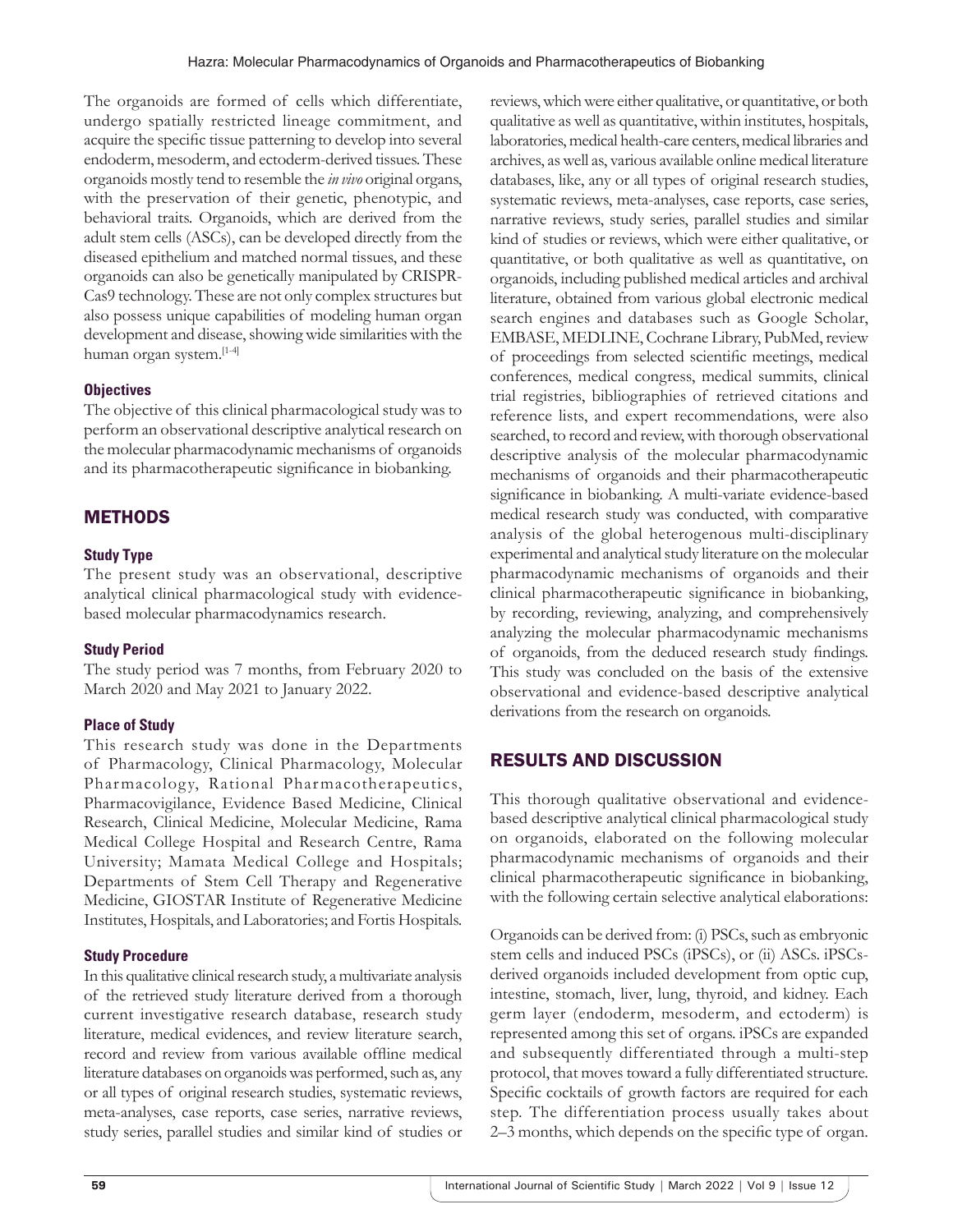The structure of iPSCs-derived organoids is complex and may contain mesenchymal, as well as epithelial and endothelial components.

Another Air-Liquid Interface (ALI) method was introduced allowing for the preservation of both epithelium and matched *in vitro* stromal microenvironment. The ALI method employs a Boyden chamber-like structure where primary tissue is seeded in extracellular matrix (ECM) gel in an inner Transwell dish which is exposed to air to enhance oxygenation. Culture medium is added to the outer dish and can diffuse through the permeable Transwell into the inner dish. ALI method has been applied in PSCs derived organoid culture. The continuous patterning and dynamic morphogenesis of hepatic, biliary and pancreatic structures, invaginating from ALI culture of anterior and posterior gut spheroids differentiated from human PSC. Adapted ALI culture of human cerebral organoids and neocortical organoid derived from PSCs were also developed.

Complementary to PSCs-derived organoids recapitulate development *in vitro*, ASCs-derived organoids model adult tissue repair, and can be established only from regenerative tissue compartments. There are different culture methods for ASCs-derived organoids. In the WENR method, epithelial organoids are derived from tumor biopsies directly in Matrigel with cocktail growth factors, with long-term expansion but no tumor micro environment. In the air-liquid interphase (ALI) method, tumor biopsies are cultured in ALI in the entire tumor microenvironment as a cell suspension of all cell types, including immune cells and other non-epithelial cell types, but with limited expansion. ASCs-derived organoids were successfully developed from Lgr5-positive intestinal stem cells in culture conditions modeling the stem cell *niche* of intestine. By providing the Wnt agonist R-spondin (RSPO), epidermal growth factor (EGF), and the bone morphogenetic protein inhibitor Noggin, and embedding the cells in an ECMproviding basement membrane extract (WENR method, Wnt3a+EGF+Noggin+RSPO1), Lgr5-positive stem cells are able to self-organize, proliferate and form differentiated crypt-villus like organoids. Since then, by modifying cocktails of growth factors and cell isolation procedures, cultures of patient-derived organoids have been successfully established for various human tissues by biopsy or resection, including the esophagus, stomach, colon, liver, pancreas, salivary gland, fallopian tube, ovary, prostate, breast, airway, taste buds, endometrium, kidney, bladder, thyroid, biliary tract, oral mucosa, and glioblastoma. A counterintuitive phenomenon is found that normal epithelium organoids often outgrow tumor organoids, which, in some instances, can be prevented using cancer-specific selection methods. For example, tumor organoids from colorectal cancer (CRC) can be selectively expanded on withdrawal of Wnt3a and

RSPO1. Nearly all CRCs harbor activating mutations in the Wnt pathway or fusion of RSPO1 genes, allowing for the expansion of cancer cells without Wnts and RSPO, while normal epithelial cells arrest. Another approach to culture tumor cells selectively is to stabilize wild-type P53 by adding the MDM2 inhibitor Nutlin-3. Tumor cells are not affected by Nutlin-3 due to a loss of TP53, while normal cells in culture present cell cycle arrest and death, allowing for the selection of tumor cells. In general, patient derived organoids (PDOs) using WENR method can be derived from any epithelium of normal tissues as well as malignant or otherwise diseased tissues within approximately 7 days after embedding the cells into ECM matrix. PDOs can be expanded long term and cryopreserved while remaining genetically stable, making organoids an ideal tool for disease modeling. In addition, this type of organoid culture allows the direct parallel expansion of diseased cells and matched normal cells from individual patients, which allows for the generation of living tumor organoid biobank and facilitates its potential application in personalized therapy. However, nearly all PDOs types represent only the epithelial parts of organs, and there is an absence of stroma, nerves, and vasculature. Adopting ALI method, researchers can generate ASCs-derived organoids from various murine tissues including small intestine, colon, stomach, and pancreas, and then extending to culture clinical tumor samples, accurately recapitulating stem cell populations and their multi-lineage differentiation. The ALI model preserves tumor microenvironment with tumor parenchyma and stroma, including functional tumor infiltrating lymphocytes (TILs), providing a promising model for immunotherapy research for patients with cancer.

The organoids are proved amenable to all standard laboratory techniques, as well as to genetic modification. Organoids can be fast expanded, cryopreserved and applied to high-throughput analyses. Organoids are a promising research model bridging the gap between cell lines and patient-derived xenografts. Organoids have medium cost and heterogeneity. Organoids match normal control, have stable genetic and phenotypic features and cause genetic modification. Organoid cultures cannot mimic interactions with vasculature and stroma.

The dynamic organs undergo renewal by the process of constant growth and differentiation, with the continual growing tissue maintenance and cell differentiation by the stem cells. Organoids, which are derived from the ASCs or PSCs, can be grown with similarities with the original organs. The organoids have already been utilized in the medical and surgical clinics, an example including its clinical utilization in the treatment of inflammatory bowel disease in personalized medicine. The current organoid technology and the organoids have found their wide-spread applications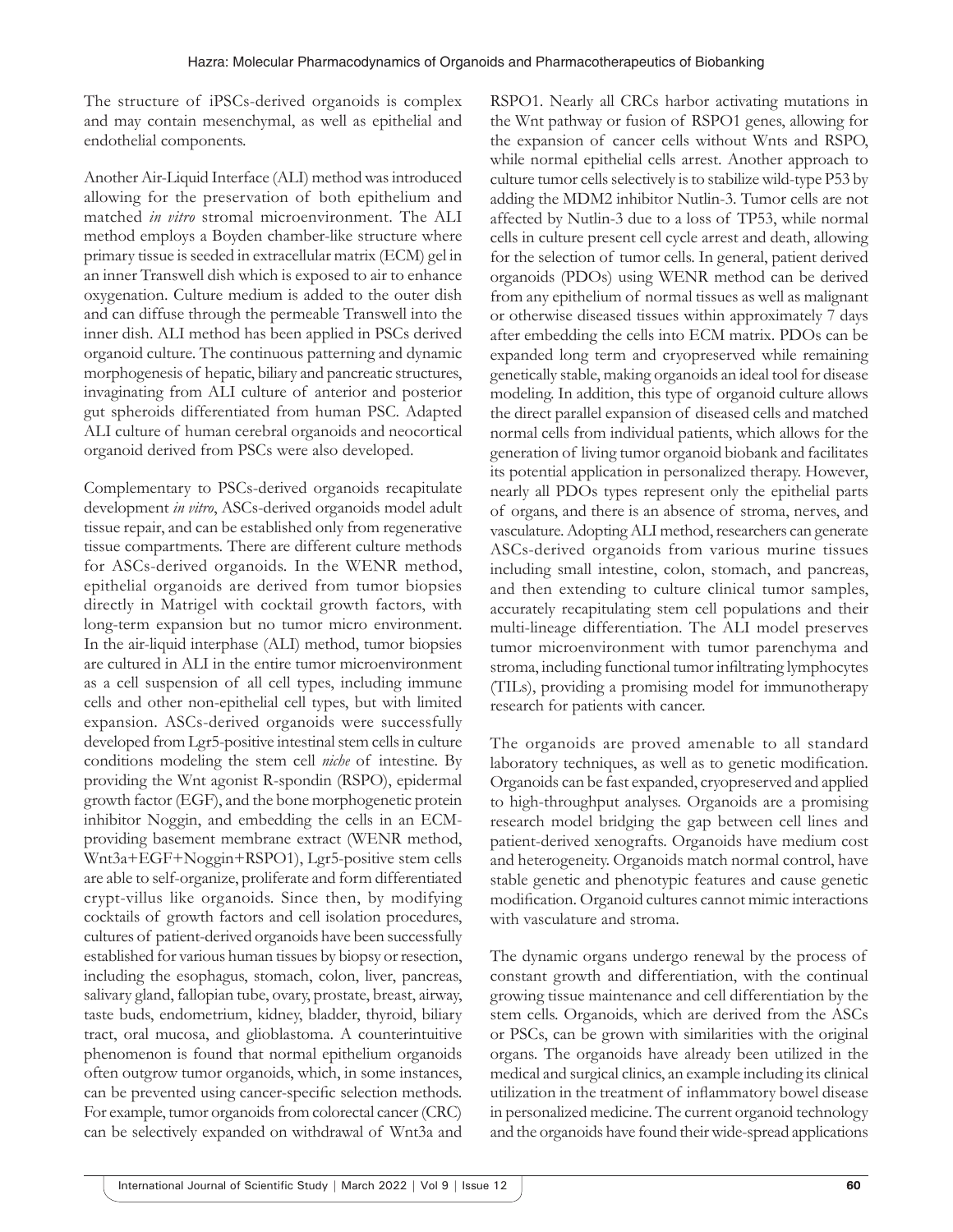in basic and medical research, involving the modeling of human development and diseases, for example, genetic, infectious and malignant diseases, drug development, development of new treatments, personalized treatment and regenerative medicine, including biobanking of patient derived organoids for many cancers and cystic fibrosis, and also have shown potentials, yet beyond.

Although the organoids have extensive use in basic research, their translational biomedical application mostly involves drug testing and initial cell replacement strategies.

The regulatory frameworks and general guidelines required for organoids and their clinical applications, for example, drug testing using organoids in Europe, include "Guideline on the principles of regulatory acceptance of 3Rs (replacement, reduction, refinement) testing approaches" by the European Medicines Agency, the regulatory requirements for cell and gene-based therapies, and good manufacturing practices (GMP) of a pharmaceutical drug, for the clinical use of organoids.

In regenerative medicine, organoids have huge potential applications, provided the following limitations are overcome:

- (i) Clonal variation, developmental stage, pluri-/multipotency, and chromosomal stability of stem cells;
- (ii) Reproducibility, accuracy, and scalability of the methodologies proposed;
- (iii) Meaningful functional assessment of resulting organoids; and
- (iv) Preclinical validation.

Organoid technology can be employed for novel approaches in several surgical operative procedures, like the replacement of severely damaged organs, such as the pancreas, in patients with type 1 diabetes. The human pancreas organoids is a cellbased medicinal product, produced pharmaceutically, with present GMP compliant guidelines. The regenerative process by the human pancreas organoids is an intricate mechanism. The presently practiced methods of replacement and regeneration of certain organs, like pancreas, are obviously prolonged, complex, expensive, and lack reproducibility. Therefore, improvements in the overall bioprocess design, serum-free culture media, and the starting materials, while in compliance with the quality and global regulatory guidelines, and other specifications, would result in an improvisation in the critical quality attributes of the entire process of replacement and regeneration of organs, including the organoid technology, itself. The feasibility of human pancreas organoid generation from the human pancreas has been refined by GMP-compliant regulations in the in-process controls and media formulations, through replacing RSPO1 conditioned medium, with recombinant RSPO1 protein,

thus developing a cryopreserved human pancreas organoid, for further use in allogeneic therapies for type 1 diabetes.

Human-iPSC-derived retinal organoids have been developed, according to GMP standards, for the generation of transplantable photoreceptor cells for future clinical applications. Liver buds have also been developed, in accordance with GMP standards, for transplantation processes. Cell production, which occurs under fully defined, xeno-free conditions, and which is beneficial for therapeutic applications among patients suffering from different diseases, have improved reproducibility, without causing any xeno-mediated disease or immune rejection.

Organoids is an ideal *in vitro* tool for the identification of novel stem cell markers. Organoid culture allows for the generation of specific cell types that were previously impossible in 2D cultures. For disease modeling, organoids can be genetically engineered to model genetic and malignant diseases by using CRISPR-Cas9. Normal organoids can be transplanted to wounds for tissue repair. Tumor-derived organoids can be used for basic research by genetic modification and modeling rare cancer. For translational research, tumor derived organoids can be used for biobanking, genetic repair, and drug screening studies, both for personalized medicine and drug development, as well as immunotherapy research. Human and murine organoids have been orthotopically transplanted into mice to model disease or to show tumorigenic potential.

Because of their characteristics, organoids have enormous potential for drug development and precision medicine, which aims to increase cost effectiveness and risk-benefit ratios of therapies by more precisely targeting therapies to individual patients. Biobank research on patient-derived organoids has already led to successful personalized treatment of cystic fibrosis. To facilitate such research, organoids are cultivated from patient-derived stem cells and stored in tissue repositories called "biobanks." Biobanks facilitate multidisciplinary research aimed at a variety of purposes such as drug screening, drug development and disease modeling, as well as enabling large-scale data sharing. Organoids are applied for translational research, and the living organoid biobanks are a tool for personalized treatment and drug development. Organoids can be efficiently established from patient-derived normal and tumor tissue samples, which can be cryopreserved and stored in living organoid biobanks. PDOs resemble the tumor epithelium they were derived from both phenotypically and genetically. Combined molecular and therapeutic profiling of PDOs may help predict treatment response and contribute to personalized cancer treatment and drug development. Among the organoid biobanks, a colon cancer derived biobank of 22 lines, is of significant mention, where all the samples had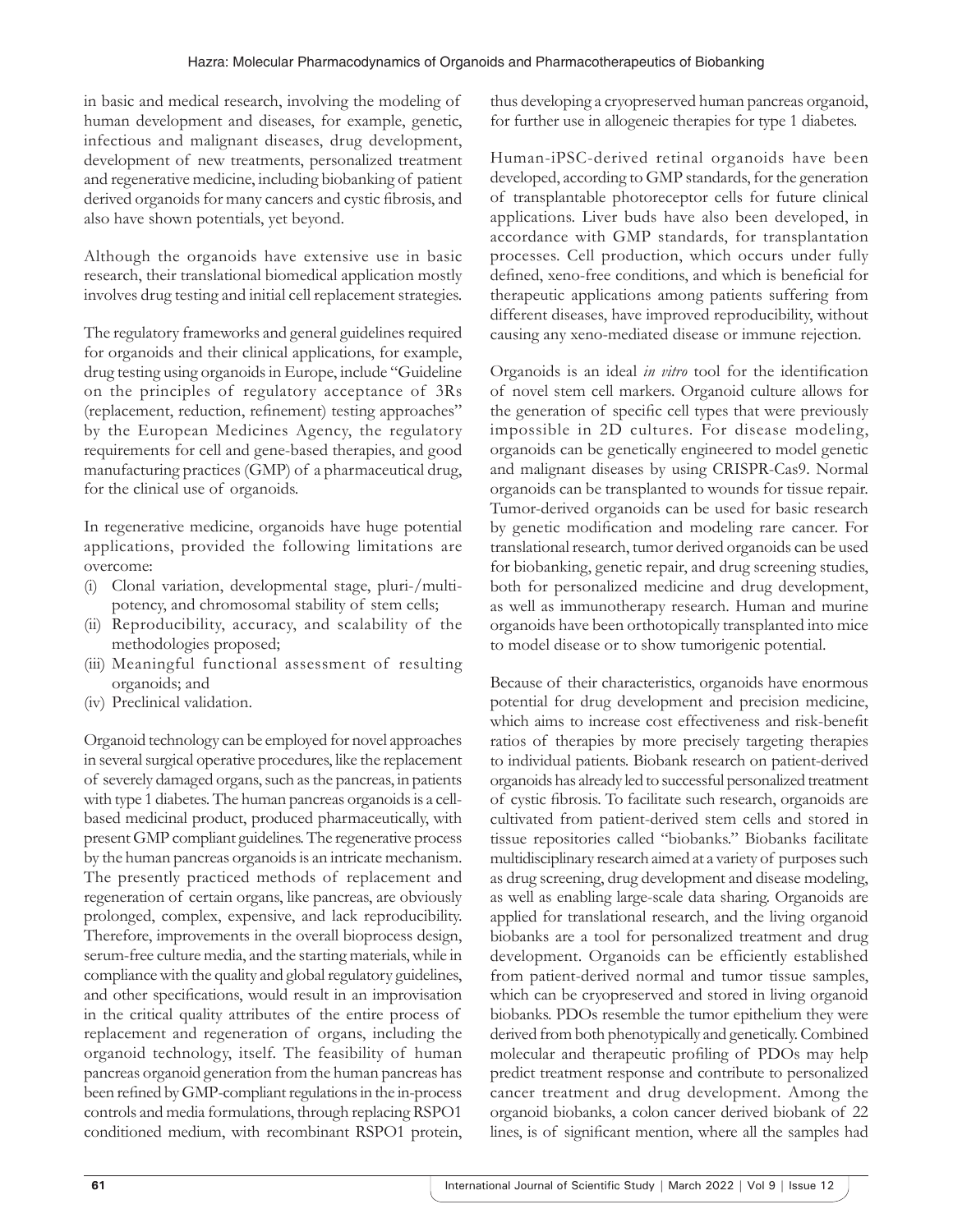performed RNA sequencing and whole genome sequencing analysis. The molecular characteristics of PDOs cover all five consensus molecular subtypes of CRC. The mutations in the organoids were largely concordant with the original tumors, which was validated in a set of organoids established of colorectal metastases. High-throughput screening of a panel of 83 compounds found that there are differences in drug sensitivity among the organoid lines that in some cases correlated with specific mutation. For example, RNF43-mutant organoids were sensitive to WNT secretion inhibitors, and KRAS-mutant organoids were resistant to the epidermal growth factor receptor (EGFR) inhibitors, including cetuximab and afatinib. Later, in a biobank of 35 organoid lines from CRC, the organoid models reproduce most of the genetic and transcriptomic characteristics of the donors, but determined less complex molecular subtypes for the absence of stroma. Drug screening with therapeutic compounds representing the standard of care for CRC, combined with molecular profiles, helped identify a signature outperforming RAS/RAF mutation which has predictive value for sensitivity to the EGFR inhibitor cetuximab. Drug response in organoids and clinical response was also observed to prove that the *in vitro* organoid response correlates with the *in vivo* response. Aclinical study of PDOs derived from metastatic gastroesophageal and CRC showed a strong correlation (100% sensitivity, 93% specificity, 88% positive predictive value, and 100% negative predictive value) between the *in vitro* organoid response to a set of targeted therapies and chemotherapies and the response of the tumor in patients. Another study adopted organoids for colon cancer chemoprediction showing that PDOs test predicted more than 80% of patients' response treated with irinotecanbased therapies. Together, these studies indicate the potential of tumor-derived organoids to predict patients' responses. Recently, two studies showed the applications of PDOs derived from rectal cancer to predicting patient responses to neoadjuvant chemoradiation therapy. A rectal cancer derived biobank (*n*=80) was generated and PDOs' sensitivity to 5-FU, irinotecan, or radiation were tested. They incorporated a correlation between *in vitro* responses in organoids and the histopathologically determined tumor regression scores after surgical resection to define prognostic cut-offs. Using these parameters, the *in vitro* responses could predict clinical responses with an impressive area under the curve of 0.88 and an accuracy of 84%. In the other study, 65 PDO lines from rectal cancer were established to test responses to neoadjuvant chemoradiation therapy, including the standard FOLFOX chemotherapy and radiation. The PDO responses significantly reflected the patients' progression-free survival.

For pancreatic cancer, a much larger PDAC biobank (*n*=114) was generated and exposed a subset of these organoid lines to the standard-of-care chemotherapies. Their sensitivities paralleled clinical responses in patients. Besides, gene expression signatures of chemosensitivity based on organoids were developed to help predict responses to chemotherapy in both the adjuvant and advanced disease settings. By high throughput drug screening, they nominated alternative treatment strategies for chemo refractory PDO. Another study also used PDOs (*n*=30) to identify novel therapeutics to target pancreatic tumor cells in a biobank covering different histological subtypes, including PDACs, acinar cell carcinoma, cholangiocarcinoma, adenosquamous-PDACs, intraductal papillary mucinous neoplasm-derived PDACs and papilla of Vater adenocarcinomas. PDOs were exposed to 76 therapeutic agents currently not exploited in the clinic. The Protein Arginine Methyltransferase 5 inhibitor, EZP015556, was shown to target methyl thioadenosine phosphorylase (MTAP)-negative tumors, but also appeared to constitute an effective therapy for a subset of MTAP-positive tumors, indicating the importance of personalized approaches for cancer treatment. A liver tumor biobank (*n*=13) containing hepatocellular carcinoma and cholangiocarcinoma, as well as the rarer lymphoepithelioma-like cholangiocarcinoma was also developed. In drug screening experiments with 29 compounds, the extracellular regulated protein kinases inhibitor SCH772984 was found to effectively inhibit the growth of tumor organoids, which was validated *in vivo* using xeno transplanted organoid lines in mice, highlighting SCH772984 as a possible therapeutic agent. Biliary tract carcinomas-derived organoids biobank was also established, covering intrahepatic cholangiocarcinoma, gallbladder cancer, and neuroendocrine carcinoma of the ampulla of Vater. Gene expression profiling of the organoids indicated that SOX2, KLK6 and CPB2 could be potential prognostic biomarkers. Drug screening using a compound library of 339 drugs showed that the antifungal drugs, amorolfine and fenticonazole, significantly suppressed the growth of biliary tract carcinomas organoids with little toxicity to normal biliary epithelial cells. An organoid biobank of high-grade serous ovarian cancer (HGSC) (*n*=33) was established. Up to 50% of all patients with HGSC have DNA repair defects, typically mutation of BRCA1 or BRCA2. These patients were thought to benefit from treatment with poly (ADP-ribose) polymerase (PARP) inhibitors.[1-4]

#### **CONCLUSIONS**

The present study well-elaborated and analyzed the distinctive molecular pharmacodynamic mechanisms of organoids and their pharmacological functioning. This study also described, in details, the significance of organoids in biobanking. To conclude, with appropriate cellular composition, proper engraftment and vascularization into the host and adequately manifested functional activity, the efficacy and safety of organoid-based